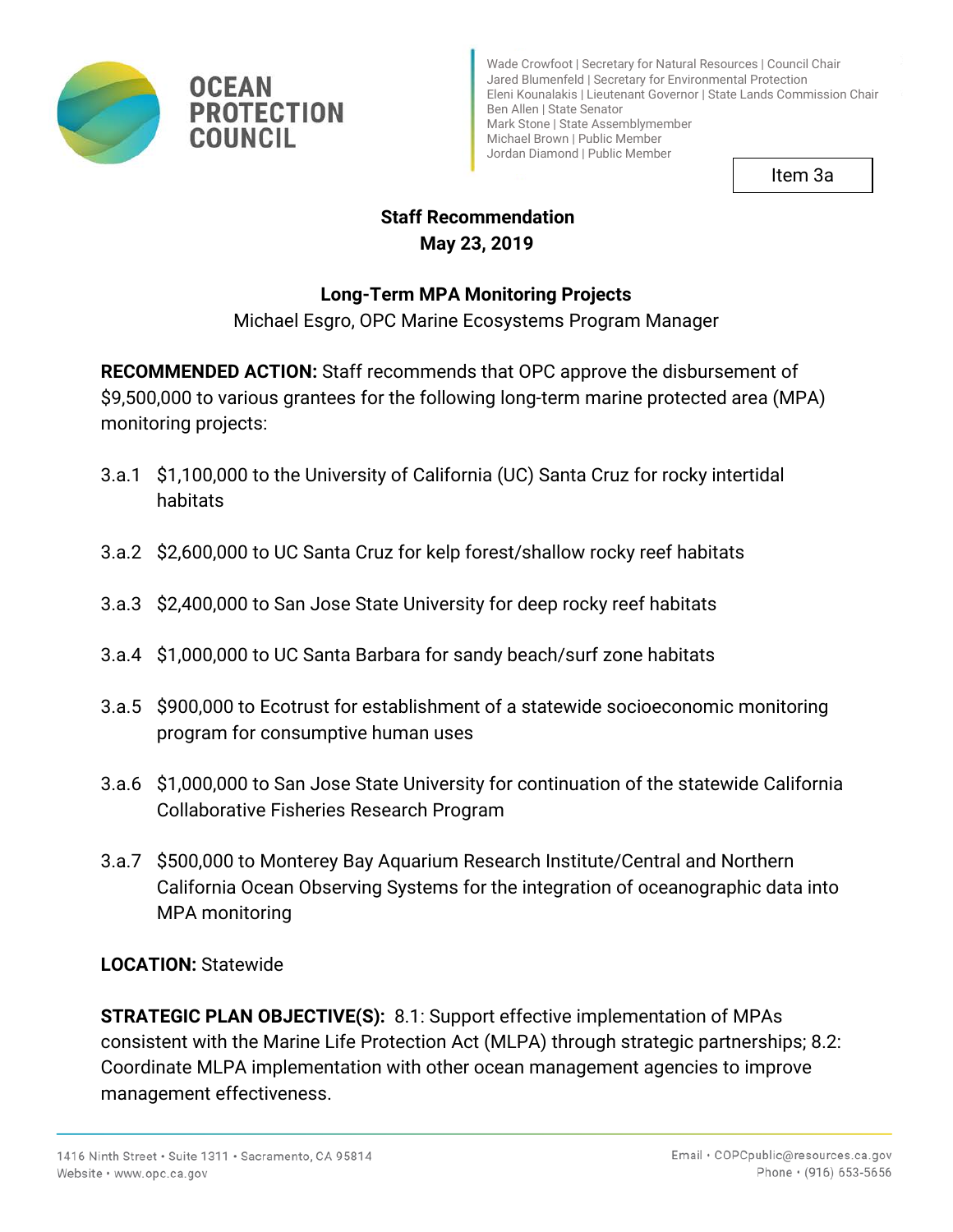#### **EXHIBITS**

Exhibit A: Letters of Support

#### **FINDINGS AND RESOLUTION:**

Staff recommends that the Ocean Protection Council (OPC) adopt the following findings:

"Based on the accompanying staff report and attached exhibit(s), OPC hereby finds that:

- 1) The proposed projects are consistent with the purposes of Division 26.5 of the Public Resources Code, the Ocean Protection Act;
- 2) The proposed projects are consistent with the Ocean Protection Council's Proposition 84 grant funding guidelines (Interim Standards and Protocols, February 2014), the Budget Acts of 2017 and 2018, which included a \$2.5 million General Fund appropriation for MPA Monitoring, and the adopted State Water Resources Control Board's Once-Through Cooling Policy;
- 3) The proposed projects are not 'legal projects' that trigger the California Environmental Quality Act (CEQA) pursuant to Public Resources Code section, section 15378."

Staff further recommends that OPC adopt the following resolution pursuant to Sections 35500 *et seq.* of the Public Resources Code:

 following grantees to implement long-term marine protected area (MPA) monitoring "OPC hereby approves the disbursement of up to the following amounts to the projects:

- $\circ$  \$7,100,000 to statewide academic research consortiums for habitat-based ecological monitoring
	- \$1,100,000 to the University of California (UC) Santa Cruz for rocky intertidal habitats
	- \$2,600,000 to UC Santa Cruz for kelp forest/shallow rocky reef habitats
	- \$2,400,000 to San Jose State University for deep rocky reef habitats
	- \$1,000,000 to UC Santa Barbara for sandy beach/surf zone habitats
- o \$900,000 to Ecotrust for establishment of a statewide socioeconomic monitoring program for consumptive human uses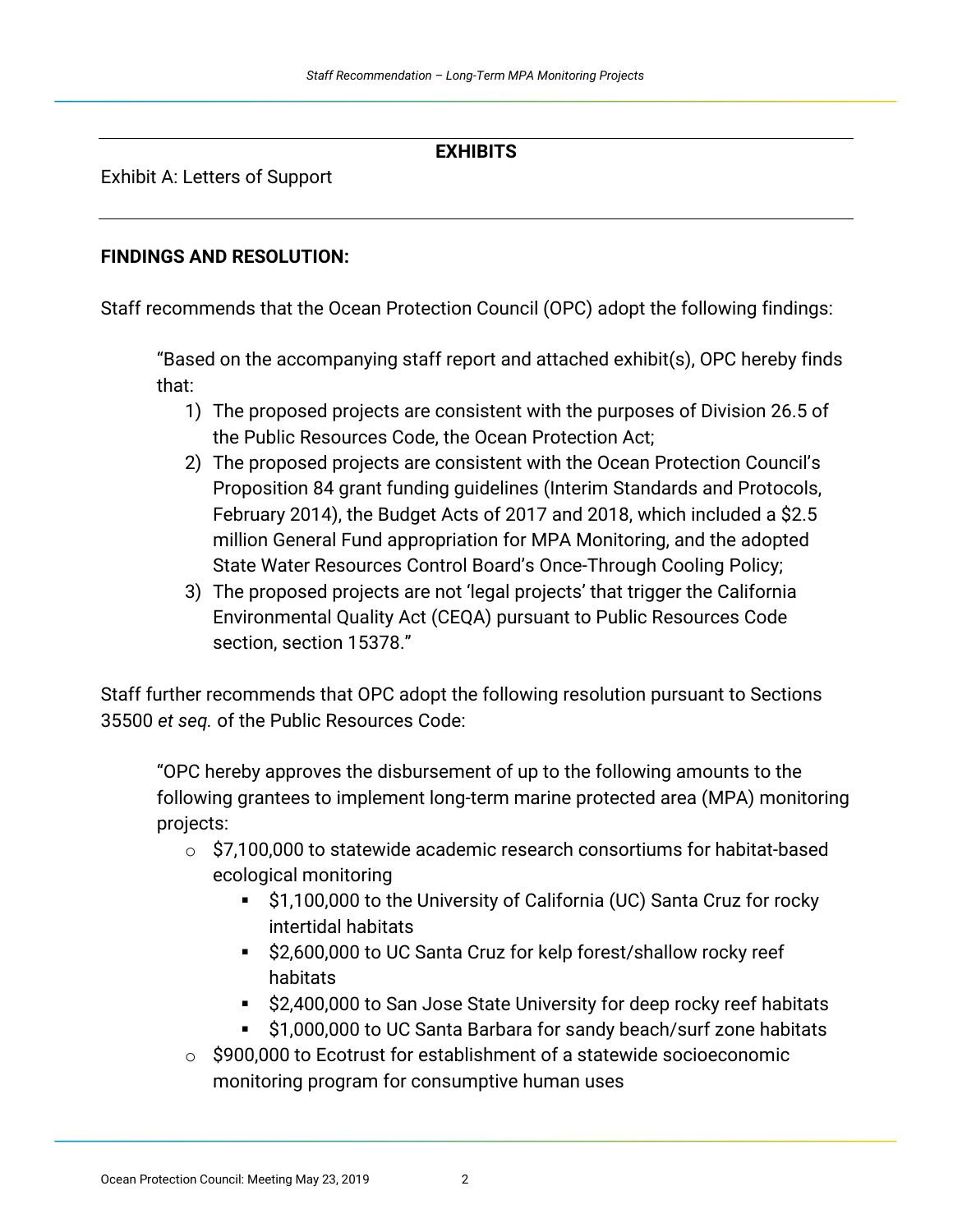- $\circ$  \$1,000,000 to San Jose State University for continuation of the statewide California Collaborative Fisheries Research Program
- $\circ$  \$500,000 to the Monterey Bay Aquarium Research Institute/Central and Northern California Ocean Observing Systems for the integration of oceanographic data into MPA monitoring.

This authorization is subject to the condition that prior to disbursement of funds, the grantees listed above shall submit for the review and approval of the Executive Director of the OPC detailed work plans, schedules, staff requirements, budgets, and the names of any contractors intended to be used to complete the projects, as well as discrete deliverables that can be produced in intervals to ensure the projects are on target for successful completion. All work will be conducted in close coordination with OPC staff for design of the update process, as well as management and delivery of documents."

# **EXECUTIVE SUMMARY:**

Staff recommends that the Ocean Protection Council (OPC) approve the disbursement of \$9,500,000 to fund seven long-term marine protected area (MPA) monitoring projects that are grounded in the state's MPA Monitoring Action Plan and were selected through a competitive grant process administered by California Sea Grant. At its July 25, 2018 meeting, the Council authorized the disbursement of these funds to support a competitive process to identify long-term MPA monitoring projects<sup>1</sup>; staff is now bringing the individual recommended projects to the Council for approval. Four of the projects being considered will track priority ecological measures and metrics (e.g. indicator species abundance) inside and outside MPAs in the following key habitats: rocky intertidal, sandy beach/surf zone, kelp forest/shallow rocky reef (0-30 meters depth), and deep rocky reef (> 30 meters depth). The remaining projects will: assess the effect of MPA establishment on consumptive human uses; continue a highly successful statewide collaborative program that involves recreational fishermen in MPA monitoring; and provide a framework for the integration of oceanographic data into MPA performance evaluation. These projects will provide the state with critical information to inform adaptive management of California's MPAs into the future, helping to ensure a successful management review of the MPA network in 2022 and contributing to broader state priorities such as sustainable fisheries and climate resilience.

<span id="page-2-0"></span> $\overline{a}$ [1 http://www.opc.ca.gov/webmaster/ftp/pdf/agenda\\_items/20180725/Item4a\\_MPA\\_MonitoringProgramPhase2\\_FINAL.pdf](http://www.opc.ca.gov/webmaster/ftp/pdf/agenda_items/20180725/Item4a_MPA_MonitoringProgramPhase2_FINAL.pdf)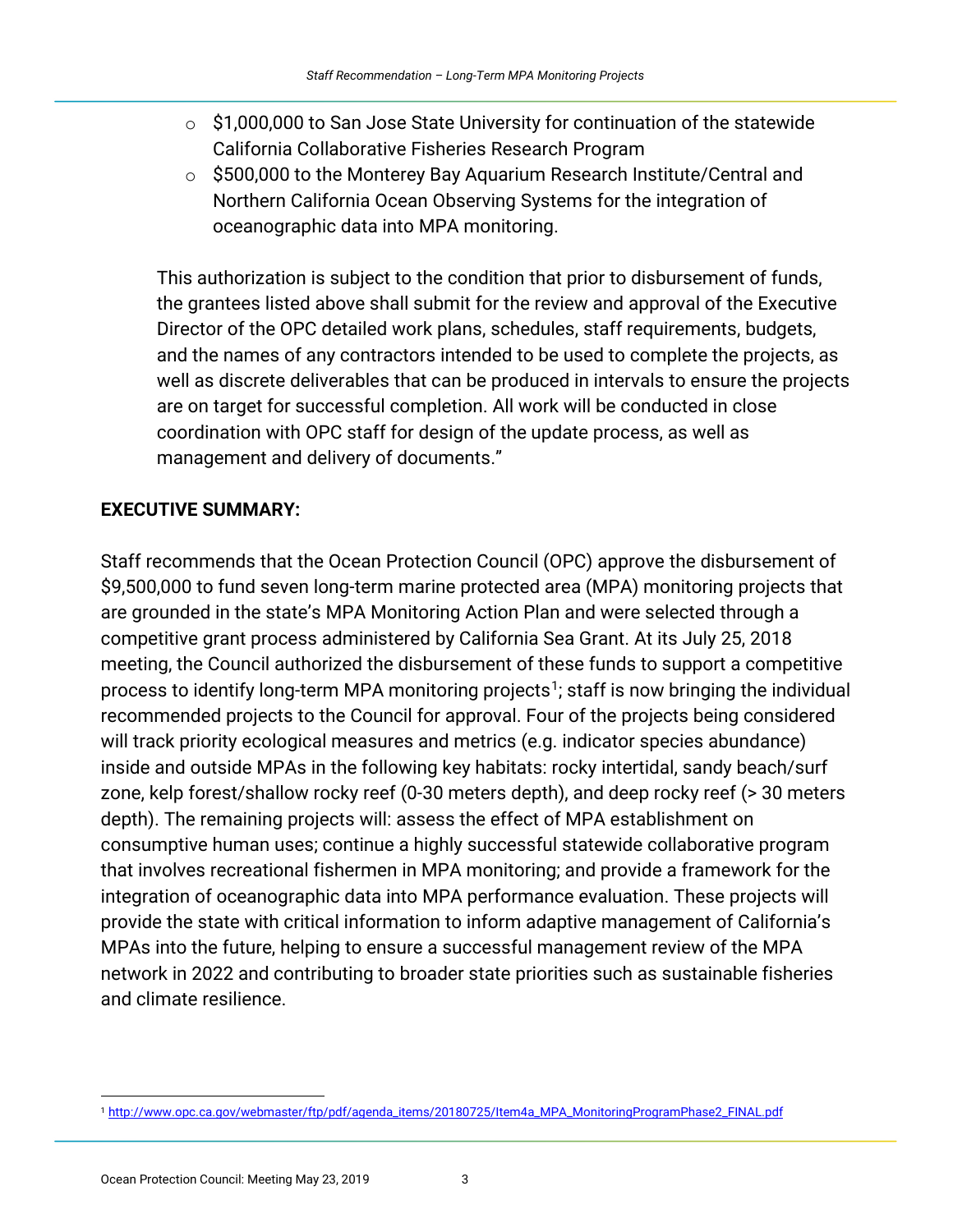#### **PROJECT DESCRIPTION:**

#### **Introduction:**

 driven marine protected area (MPA) network that spans the state's entire 1,100-mile In 2012, California completed the implementation of a science-based and stakeholdercoastline and protects 16% of state waters. The network consists of 124 individual MPAs that have varying levels of protection, including some reserves that prohibit all "take" within their boundaries; it is the largest network of its kind in North America and one of the largest in the world.

 authority, mandate, or interest in the state's MPA network, California has developed a The design of the network was driven by goals identified in the Marine Life Protection Act (MLPA), which focus on protecting, conserving, and restoring marine ecosystems. The MLPA also requires "monitoring, research, and evaluation at selected sites to facilitate adaptive management of MPAs and ensure that the system meets [its] goals" (Fish and Game Code Title 14 §2853 6(3)c). Led by the MPA Statewide Leadership Team (Leadership Team), a standing advisory body made up of representatives from agencies, departments, boards, commissions, organizations, and tribes with significant regulatory comprehensive MPA management program that is rooted in the goals of the MLPA and includes research and monitoring as a key focal area.

Phase 1 of MPA monitoring began at or near the time of MPA implementation in each of four study regions. In 2008, OPC approved a total of \$16 million for comprehensive monitoring in each study region, to be disbursed in the order that MPAs were implemented (\$4 million each for the Central Coast, North Central Coast, South Coast, and North Coast study regions, in that order). In total, 39 state-approved projects were awarded (Central = 7, North Central = 11, South = 10, North = 11). Establishing a baseline at the time of MPA implementation allows for the tracking of trends over time – i.e. scientists can measure ecological changes against the baseline to determine the effects of removing or reducing fishing pressure inside individual MPAs, as well as across the statewide network. The state's significant investment in baseline MPA monitoring has resulted in a wealth of raw data, analyses, and technical reports that are publicly available and can be accessed on the California Natural Resources Agency's Open Data Platform at [www.data.cnra.ca.gov.](http://www.data.cnra.ca.gov)

 capacity, and unique considerations developed during baseline monitoring, and takes a Phase 2 of MPA monitoring, referred to as long-term monitoring, builds on the knowledge, statewide rather than a regional approach. Long-term MPA monitoring will be guided by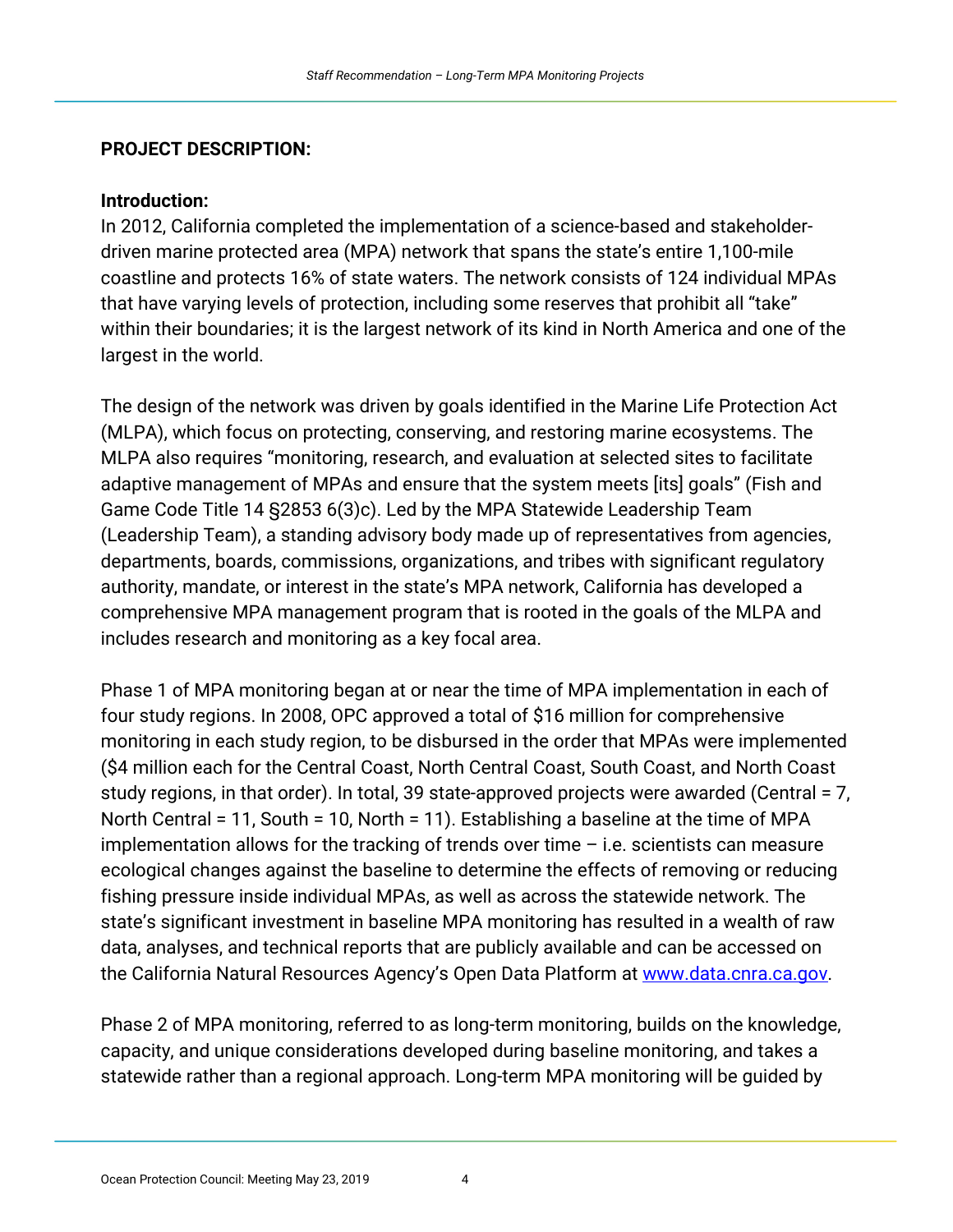the state's MPA Monitoring Action Plan<sup>[2](#page-4-0)</sup>, which outlines a priority list of metrics, habitats, sites, and species to target for monitoring as the state seeks to understand how the MPA network is meeting the goals of the MLPA. The Action Plan underwent a simultaneous peer review and public comment process during summer 2018 and was formally adopted by OPC and the California Fish and Game Commission in fall 2018. Specifically, the Action Plan accomplishes the following:

- Prioritizes a list of key measures/metrics to advance understanding of trends cross the MPA network and inform network evaluation. This list includes those ecological, physical, chemical, human use, and enforcement measures/metrics which decades' worth of studies from around the world indicate are the most important for evaluating and interpreting MPA performance.
- Prioritizes long-term MPA monitoring locations by sorting California's individual MPAs into tiers: required (Tier I), secondary (Tier II), and tertiary (Tier III). These monitoring priority tiers are based on best available science and will enable efficient data collection by researchers while still allowing for a broad evaluation of network performance.
- species, as well as special status species designations. • Provides lists of species and species groups to target for long-term monitoring. These lists of fishes, invertebrates, algae, and birds were compiled using best available science, which included Regional MPA Monitoring Plans, Deepwater MPA Monitoring Workshop target species, and Marine Life Management Act target
- Facilitates the leveraging of existing monitoring efforts by providing partners with a clear process and description of mechanisms that will be deployed to fund the MPA monitoring program moving forward.

In early November 2018, California Sea Grant, in cooperation with OPC and the California Department of Fish and Wildlife (CDFW), released a competitive call<sup>[3](#page-4-1)</sup> for \$9.5 million to support long-term MPA monitoring projects grounded in the Action Plan. This funding was authorized by OPC in July 2018, pending Council approval of the selected projects. Fifteen proposals were received through this competitive call, for a total of \$22,330,638 worth of work proposed. A review panel consisting of experts from relevant scientific disciplines, as well as OPC and CDFW staff, was convened in February 2019. The panel recommended funding seven projects, each of which underwent significant budget and workplan revisions due to the limited amount of funding available. Two proposals received through this call (one to advance the collection and use of Traditional Ecological Knowledge in MPA monitoring, and one to conduct habitat-based ecological monitoring of California's

<span id="page-4-0"></span>l [2 https://www.wildlife.ca.gov/Conservation/Marine/MPAs/Management/monitoring/action-plan](https://www.wildlife.ca.gov/Conservation/Marine/MPAs/Management/monitoring/action-plan) 

<span id="page-4-1"></span><sup>&</sup>lt;sup>3</sup> https://caseagrant.ucsd.edu/grants-and-funding/mpa19-call-for-submissions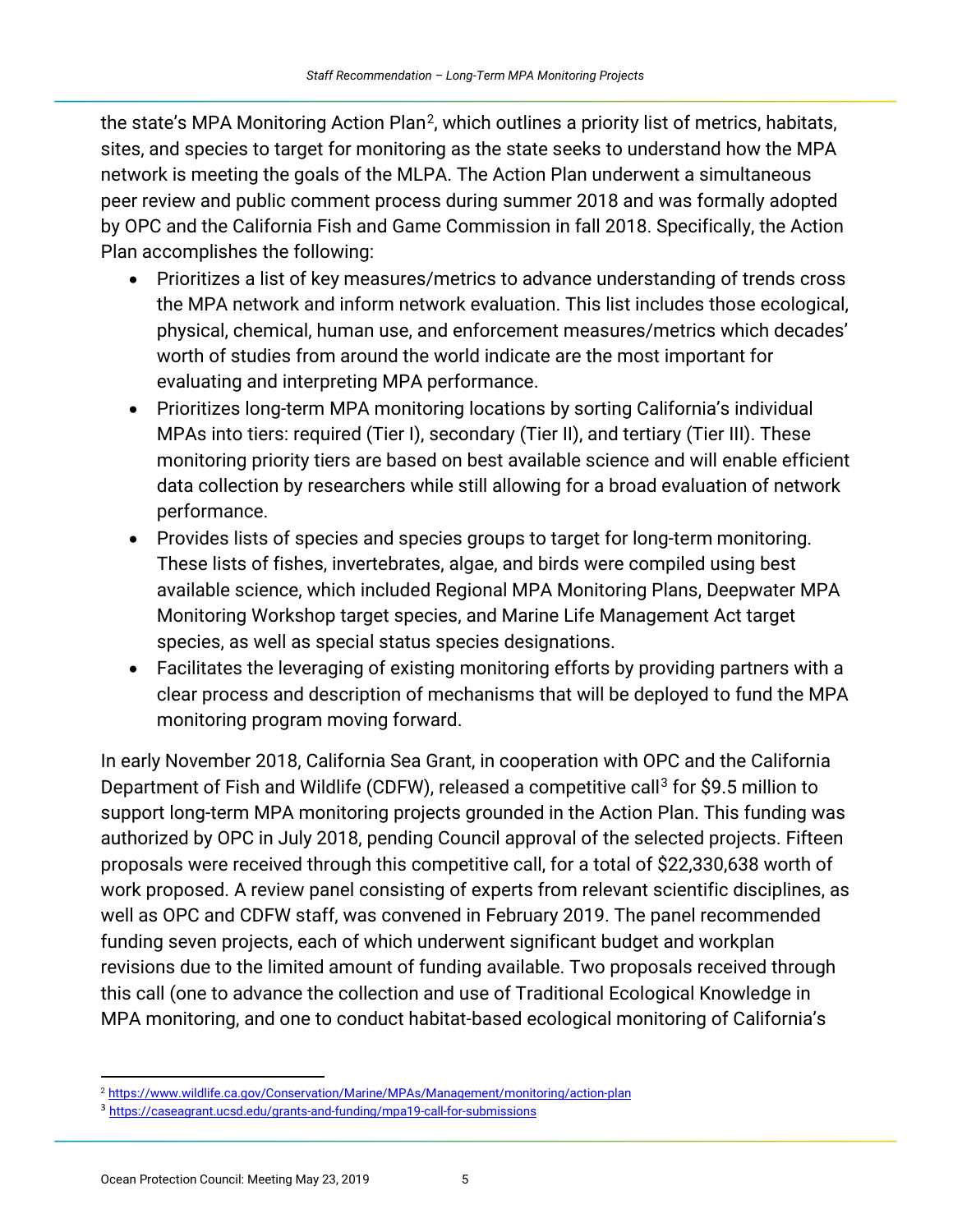source. They will be brought to the OPC for consideration at its August 2019 meeting. estuarine MPAs) were determined by staff to be more appropriate for a different funding

### **Site Description:**

All projects will take place statewide across three coastal regions identified in the MPA Monitoring Action Plan:

- North: California/Oregon border to San Francisco Bay, including the Farallon Islands
- Central: San Francisco Bay to Point Conception
- South: Point Conception to the U.S./Mexico border, including the Channel Islands

## **Project Timeline:**

 May 23, 2019 – OPC formally approves award recommendations May 24, 2019 – Awards to principal investigators (PIs)/teams, work begins Oct 31, 2021 – draft final technical reports from PIs due to Sea Grant Nov-Dec 2021 – review of draft final technical reports by Sea Grant, OPC, and CDFW May 24, 2020, 2021 – annual reports from PIs due to California Sea Grant Feb 1, 2022 – revised final reports due to Sea Grant May 15, 2022 – all projects completed

 support for the long-term success of California's MPAs and will ensure that the state is These projects represent a major step forward in MPA monitoring and will protect the state's significant investment in the MPA network to date. They will continue OPC's prepared for the MPA network's first management review in 2022. Individual project summaries follow below.

# **Projects 3.a.1 – 3.a.4: \$7,100,000 to statewide academic research consortiums for habitat-based ecological monitoring**

 program supports a partnership-based approach to leverage existing capacity and collect deep rocky reef (> 30 meters depth). For the four such projects listed below, a single lead California's MPA network spans California's entire 1,100-mile coastline, but academic research programs are often clustered around research institutions and focused on monitoring in their local geographic region. Therefore, California's MPA monitoring data statewide. Staff is recommending that grants for ecological monitoring be awarded to statewide research consortiums of PIs from multiple institutions or organizations, organized around the following important coastal and marine habitat types: rocky intertidal, sandy beach/surf zone, kelp forest/shallow rocky reef (0-30 meters depth), and PI and their associated institution has submitted a single proposal that identifies their geographically distributed co-PIs as sub-awardees. If the proposals are approved, the lead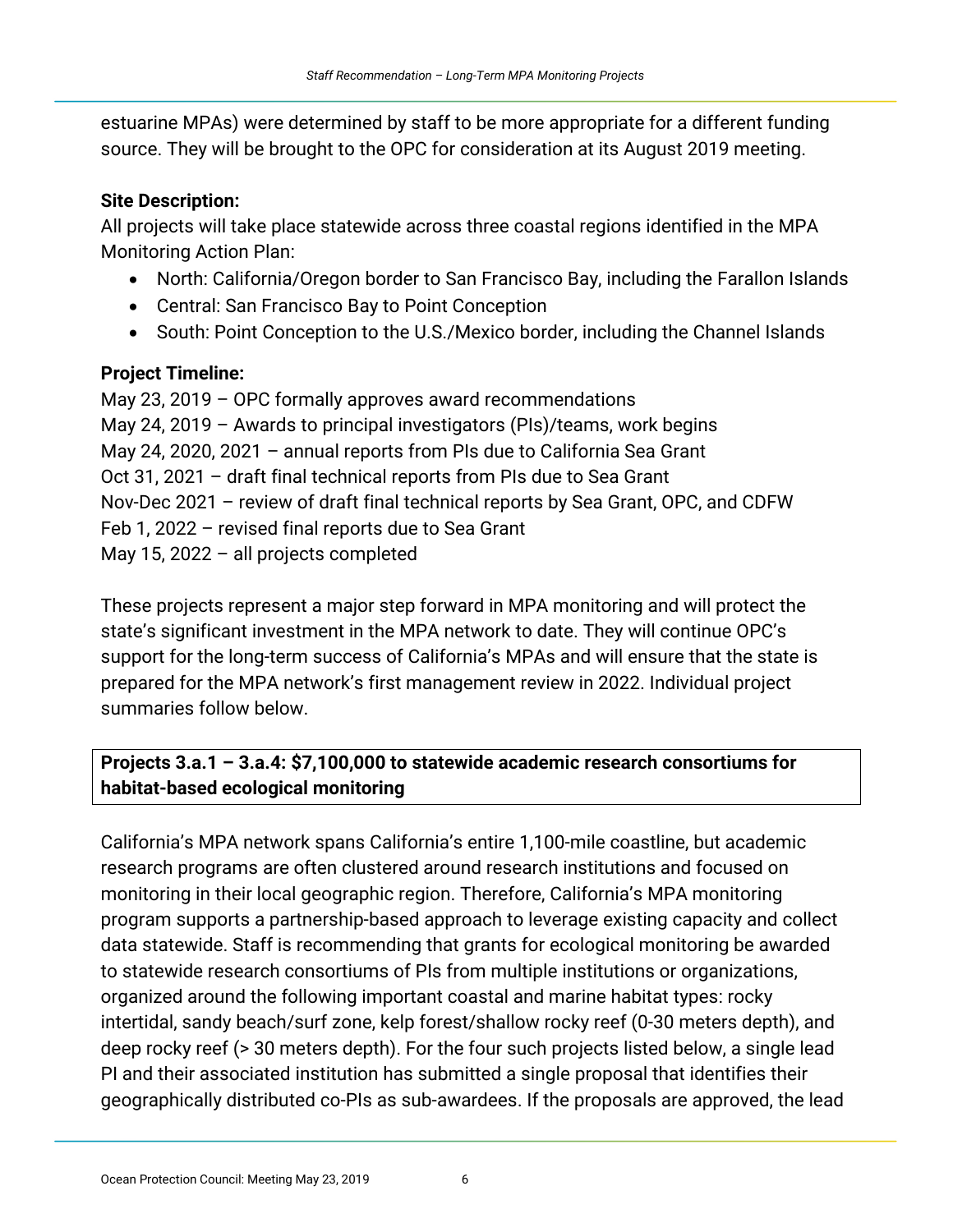tools, and other resources across the state to increase efficiency and keep costs as low as PI will be awarded funds and will be responsible for using their institution's accounting practices to disburse funds to their co-PIs. This significantly decreases the administrative burden to the state and will allow PIs to share equipment, training materials, analytical possible.

 listed in the Action Plan. Examples of such data include organism counts, organism sizes, Monitoring teams for each the following three-year projects will collect data at Tier I MPA sites and associated reference sites for two field seasons (2019 and 2020), unless otherwise specified, as well as Tier II and III MPA sites as capacity and budget permit. Teams will focus on data analysis/report writing in year three. For the purposes of this staff recommendation, "biological data," "environmental data," and "human use data" should be interpreted to mean data collected to address the priority measures and metrics pH/dissolved oxygen measurements, etc.

### **Project 3.a.1: \$1,100,000 to UC Santa Cruz for rocky intertidal habitat monitoring**

### **Background:**

California's rocky intertidal habitats are highly biodiverse, hosting a variety of ecologically and economically important plants and animals. The rocky intertidal also provides significant recreational, cultural, and economic value to the people of California, including California's tribes; tidepools are easily accessible and allow the public to interact with natural ocean ecosystems without the need for technical equipment such as a boat or SCUBA gear. However, rocky intertidal habitats are also seriously threatened by a variety of local and regional anthropogenic disturbances, including overexploitation, pollution, habitat destruction, and invasive species; they are also particularly susceptible to climaterelated impacts such as increased sea surface temperatures, ocean acidification, hypoxia, and sea level rise. These disturbances are especially concerning given the extreme rarity of rocky intertidal habitat in California (less than 5 square kilometers total statewide). Because of these concerns, rocky intertidal habitats were targeted for protection in the Marine Life Protection Act Master Plan<sup>[4](#page-6-0)</sup> and are listed as a priority in the Action Plan. Continued rocky intertidal monitoring, especially in the face of climate change, is a key state need.

### **Project Summary:**

 $\overline{a}$ 

This project will accomplish the following objectives:

<span id="page-6-0"></span>[<sup>4</sup> https://www.wildlife.ca.gov/Conservation/Marine/MPAs/Master-Plan](https://www.wildlife.ca.gov/Conservation/Marine/MPAs/Master-Plan)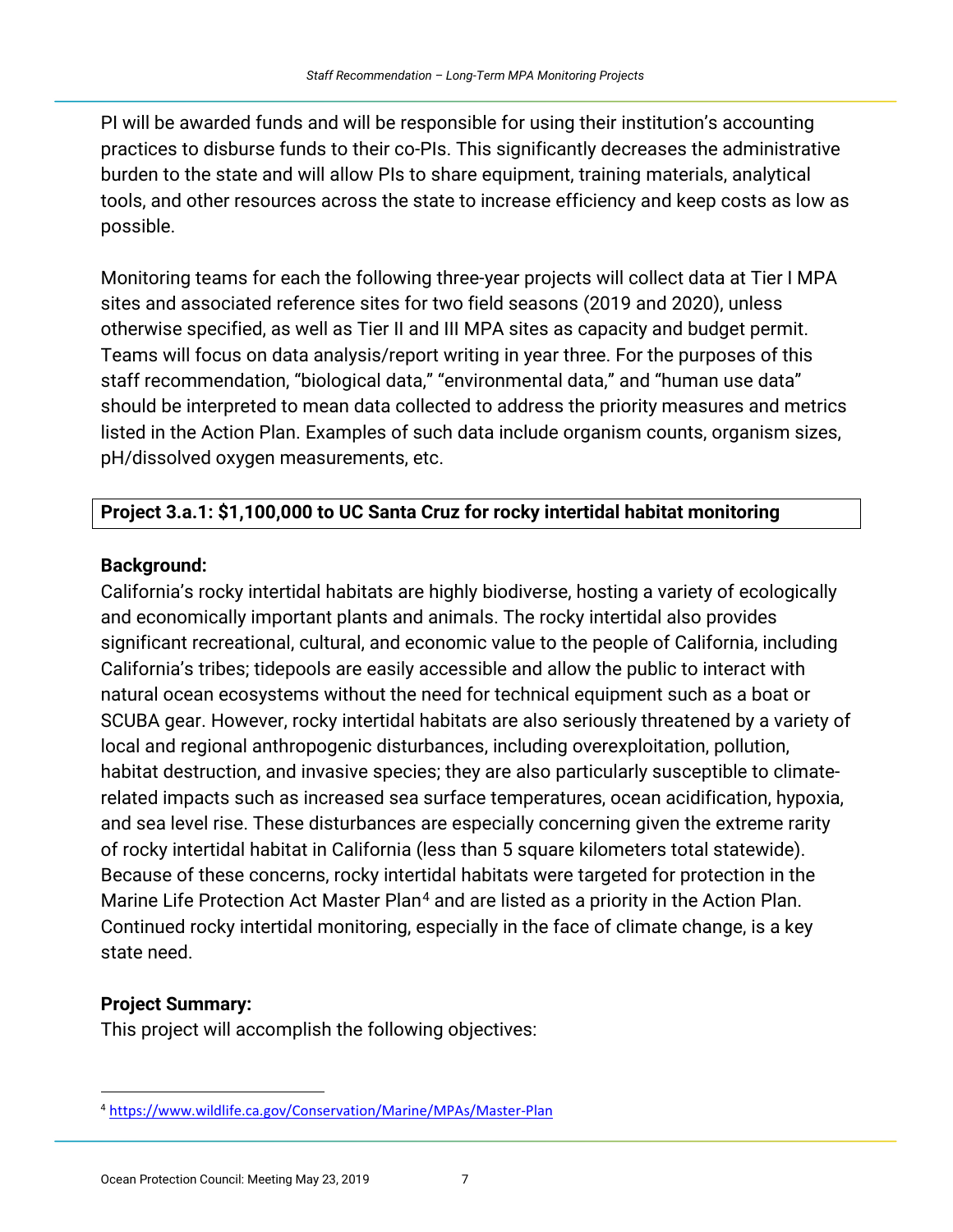- • Aggregate historical biological and environmental data from rocky intertidal habitats (20-30 years at some sites) from a variety of sources.
- 1980s. Data collection will focus on the following: • Collect additional biological and environmental data via transect and fixed plot surveys in Tier I MPAs and at associated reference sites, according to standardized protocols established by the Multi-Agency Rocky Intertidal Network (MARINe), which has been monitoring rocky intertidal habitats on the U.S. west coast since the
	- $\circ$  Individual and population attributes (biomass, size structure, density, recruitment)
	- $\circ$  Community attributes (diversity, stability, vulnerability, redundancy, resilience)
	- $\circ$  Environmental attributes (temperature, wave climate, geomorphology, ocean chemistry)
	- $\circ$  Anthropogenic attributes (harvest, human use, associated environmental impacts)
- Conduct analyses using both historical and new data to assess individual MPA effects as well as network-wide effects in intertidal communities. Examples of potentially detectable effects include:
	- $\circ$  Population changes
	- o Community changes
	- $\circ$  Changes in vertical distributions of species at the centimeter scale
	- $\circ$  Network-level changes over broad spatial and temporal scales
- Develop web-based data visualization tools for use by researchers, resource managers, and the general public.

#### **About the Grantee:**

 This project is a collaboration between UC Santa Cruz (lead institution), MARINe, UC Santa Barbara, Cal Poly Pomona, Cal State Fullerton, UC Irvine, Long-term Monitoring Program and Experiential Training for Students (LiMPETS), and the National Park Service. This team has several decades of experience conducting research in rocky intertidal systems both in California and around the world; the PIs are global leaders in designing, implementing, and managing long-term rocky intertidal monitoring programs. Team members are also extremely active in research related to California's MPA network, with several of the PIs having been directly involved in MPA baseline monitoring.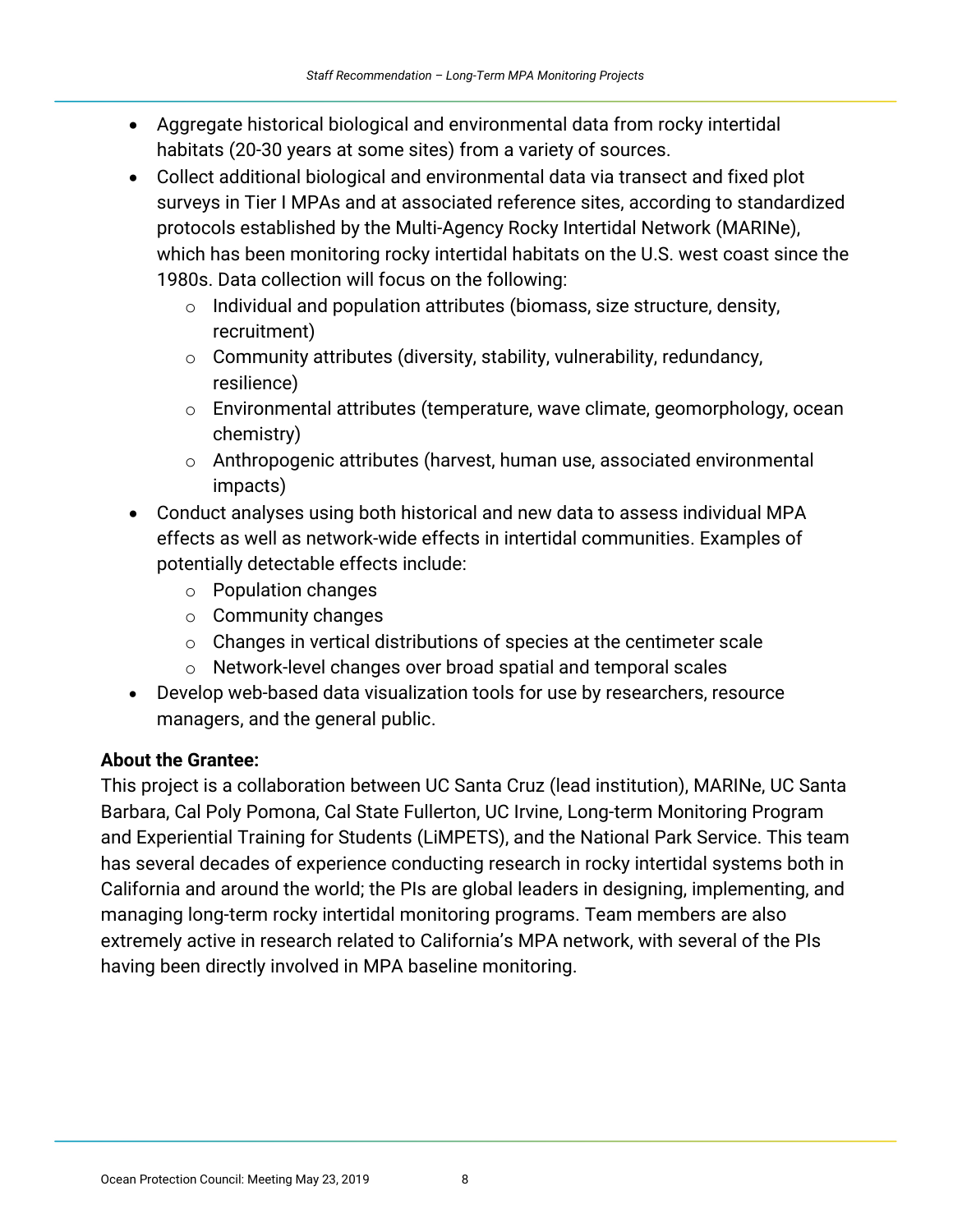## **Project 3.a.2: \$2,600,000 to UC Santa Cruz for kelp forest/shallow rocky reef habitat monitoring**

#### **Background:**

Kelp forests and shallow rocky reefs (0-30 meters depth) represent some of California's most iconic nearshore marine ecosystems. They support ecologically, economically, and culturally important native species. They also provide valuable ecosystem services to millions of Californians, including tourism and nearshore recreational and commercial fisheries. For these reasons, kelp forest and shallow rocky reef habitats were targeted for protection in the Marine Life Protection Act Master Plan and are listed as a priority in the MPA Monitoring Action Plan. Continued monitoring of kelp forest ecosystems is especially important to the state given the recent dramatic declines in both bull kelp (*Nereocystis luetkeana*) on California's north coast, and giant kelp (*Macrocystis pyrifera*) on California's central and south coasts, which have resulted in significant adverse ecological and economic impacts.

#### **Project Summary:**

This project will accomplish the following objectives:

- Aggregate historical biological and environmental datasets from previous kelp forest and shallow rocky reef surveys, including baseline MPA monitoring.
- Collect biological data via SCUBA transect surveys in Tier I MPAs and at associated standardized protocols established by the Partnership for Interdisciplinary Studies program involving marine scientists from four U.S. west coast universities, as well reference sites, as well a limited number of Tier II and Tier III MPAs, according to of Coastal Oceans (PISCO), a long-term ecosystem-based scientific monitoring as Reef Check California (RCCA), a citizen science program that trains volunteer SCUBA divers to collect biological data. Data collection will focus on the following:
	- $\circ$  Density and size distribution (to 1 cm) of all conspicuous fishes
	- $\circ$  Density of large (> 2.5 cm) mobile invertebrates and stipitate algae, size frequency of commercially and ecologically important invertebrates (red and purple urchins, abalone, lobsters)
	- o Percent cover of sessile invertebrates
	- $\circ$  Geologic habitat characteristics
- Collect environmental data via remote sensing as well as in situ instruments measuring temperature, pH, and dissolved O2; harvest sea surface temperature, wave height, and chlorophyll-a data from online databases.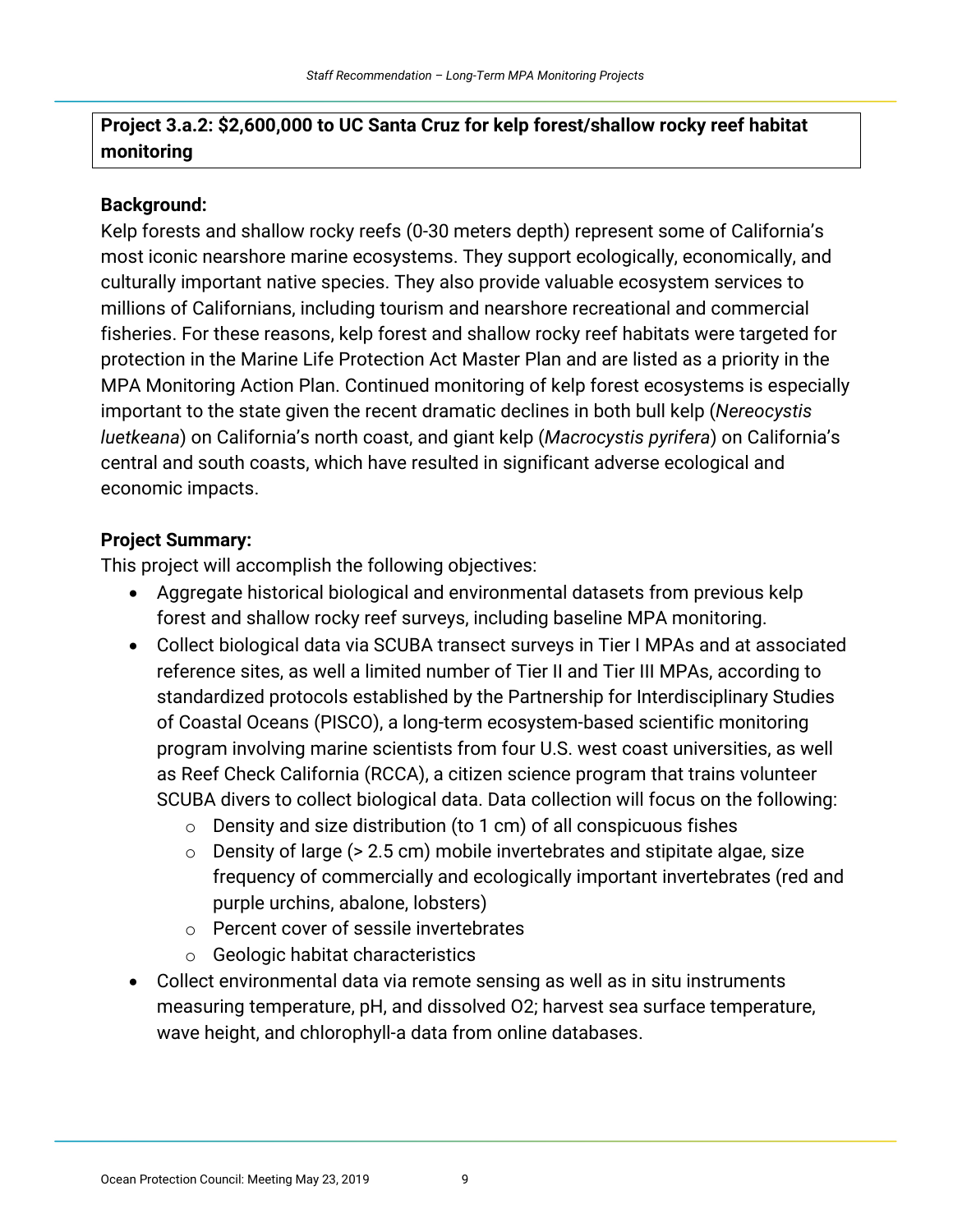- Landsat imagery, to create a multidecadal statewide time series of kelp canopy • Collect kelp canopy data via aerial monitoring, as well as historical analysis of areal extent and biomass per unit area.
- Conduct integrative analyses (both univariate and multivariate; Before-After-Control- Impact where possible) using historical and new data to assess trends in kelp forest and shallow rock communities at the scale of individual MPAs, bioregions, and the three coastal regions identified in the Action Plan. Analyses will focus on changes in:
	- o Density, biomass, size structure, species diversity
	- $\circ$  Ecosystem structure and function
	- o Measures of resilience (spatial distribution, changes in species abundance, trophic structure, functional diversity)

#### **About the Grantee:**

 UC Los Angeles, PISCO, RCCA, the Vantuna Research Group/Occidental College, the This project is a collaboration between UC Santa Cruz (lead institution), UC Santa Barbara, Monterey Bay Aquarium Research Institute, and Humboldt State University. This project team includes researchers with more than 140 years of cumulative experience in kelp forest research, including long-term monitoring, and decades of experience in MPA science geared toward stakeholders and policymakers. This group has been involved with California's MPA network since the passage of the Marine Life Protection Act in 1999 and includes experts in related disciplines (remote sensing, ocean acidification/hypoxia, and citizen science) to further enhance the scope of data collection and analysis.

# **Project 3.a.3: \$2,400,000 to San Jose State University for deep rocky reef habitat monitoring**

#### **Background:**

 economically important fish and invertebrate species, including many species that CDFW has determined are likely to benefit from MPA establishment. These habitats also Deep rocky reef habitats (> 30 meters depth) represent at least 75% of all marine habitats in California state waters by area. Deep rocky banks and outcroppings, underwater pinnacles, and submarine canyons support a high diversity of ecologically and experience a much greater likelihood of habitat alteration than nearshore habitats due to the heavy use of trawls, longlines, and gillnets in deep water. However, despite the prevalence of these habitats, their ecological and economic importance, and their threatened nature, little is known about them due to the difficulties associated with sampling in deeper water. This project represents an opportunity for the state to build on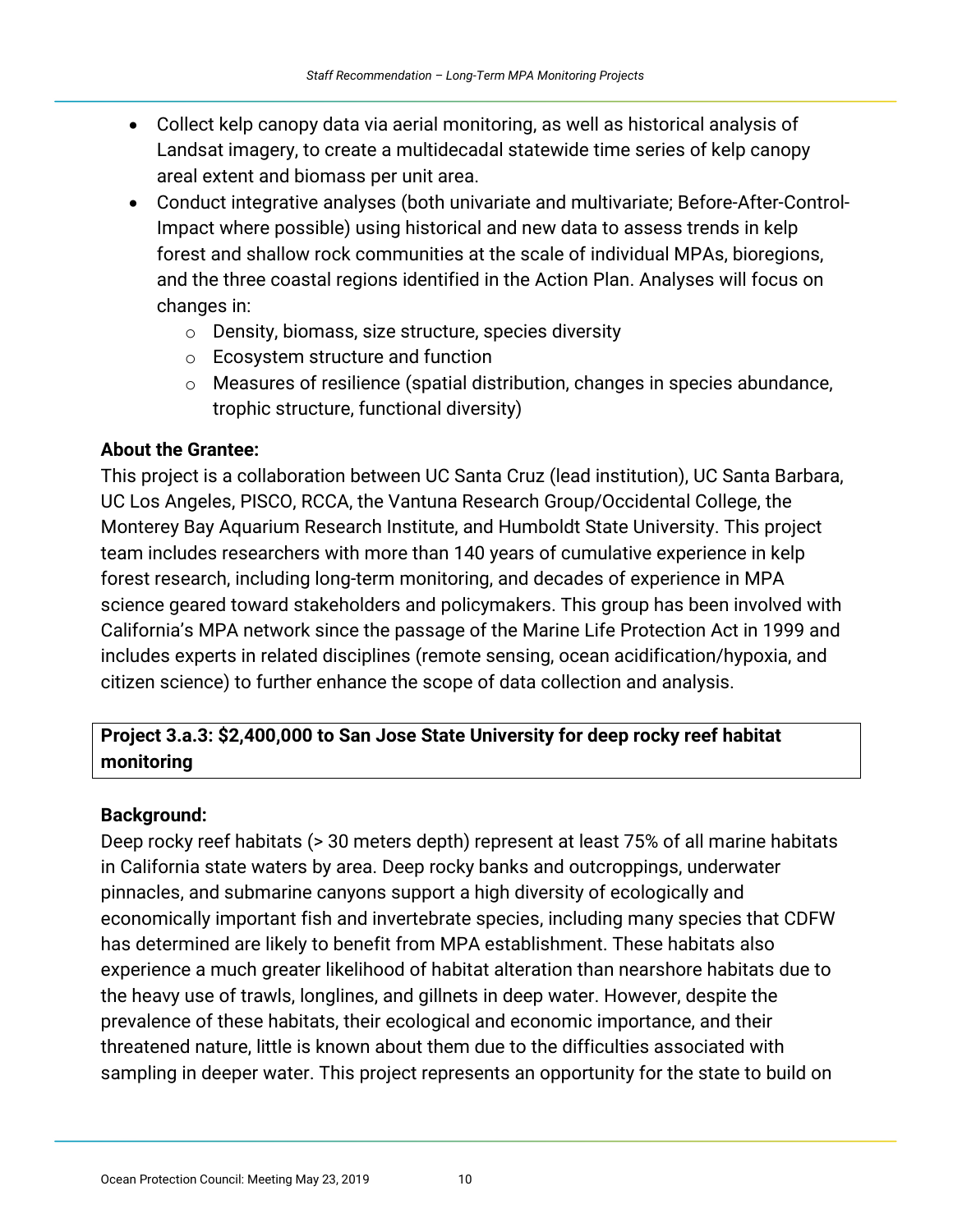knowledge and expertise acquired during baseline MPA monitoring and continue to fill a key gap in scientific understanding of these unique systems.

#### **Project Summary:**

This project will accomplish the following objectives:

- Identify any observable MPA effects in deepwater habitats to date, via analysis of 25+ years of historical imagery and data from California waters (submersible, remotely operated vehicle (ROV), towed camera, etc.) as well as advanced modeling approaches integrating fisheries recruitment and physical oceanographic data.
- Conduct ROV surveys to collect biological data in Tier I MPAs and associated reference sites.
- Conduct drop camera surveys to collect biological data in Tier I MPAs and associated reference sites, with the goals of a) demonstrating the effectiveness of new, lower-cost video tools that are being used around the world and b) providing comparison/calibration with data collected from ROV and SCUBA surveys as well as fisheries catch data.
- provide a comprehensive assessment of deep rocky reef ecosystem health across • Synthesize analyses of historical data with analyses of newly collected data to the MPA network. Integrative analysis will focus on:
	- o Differences in key indicator species and community response metrics (density, biomass, size structure, percent cover, species composition) between MPA and reference sites, as well larger-scale trends as across the statewide network
	- o Changes in environmental conditions (temperature, salinity, pH, chlorophylla) at varying spatial and temporal scales across the statewide network
- • Provide the state with recommendations for future monitoring in this habitat.

#### **About the Grantee:**

This project is a collaboration between San Jose State University (lead institution), California State University Monterey Bay, Humboldt State University, UC Santa Barbara, and Marine Applied Research and Exploration. The PIs on this project are experts in the design, monitoring, and evaluation of California's MPAs. They bring over 100 years of cumulative experience sampling in deepwater habitats both in California and around the world.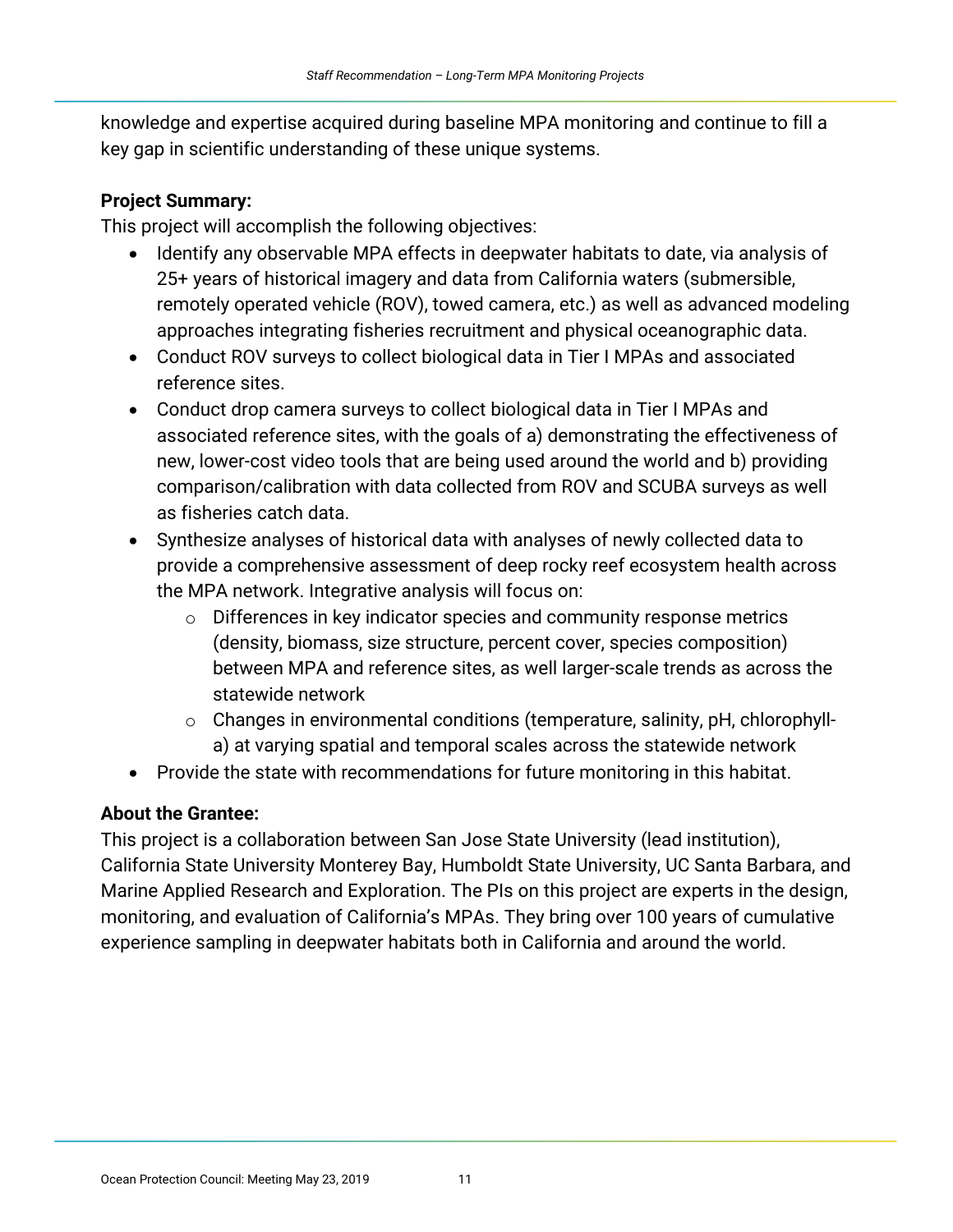## **Project 3.a.4: \$1,000,000 to UC Santa Barbara for sandy beach/surf zone habitat monitoring**

### **Background:**

 nonetheless important systems for the state to consider in long-term MPA monitoring and Sandy beaches and their associated surf zones are significant components of California's coastline. These habitats host a variety of native species, including fishes, invertebrates, and birds; their rich and productive food webs support a variety of higher trophic level species such as avian predators and marine mammals. Sandy beaches are also ecologically linked to offshore habitats, especially kelp forests and shallow rocky reefs, meaning that beaches are protected both directly (through limits on take of finfish and invertebrates) and indirectly (through trophic cascades in offshore donor ecosystems) by MPAs. Finally, these habitats are heavily used by millions of Californians each year for recreation, including recreational surf fishing. Therefore, although soft-bottom habitats were not prioritized for monitoring in the Action Plan, sandy beaches and surf zones are adaptive management of the MPA network.

### **Project Summary:**

This project will accomplish the following objectives:

- Conduct standardized transect surveys at beaches inside Tier I MPA sites and associated reference sites for one field season to collect key biological and environmental data, including the following:
	- $\circ$  Abundance, species composition, and size structure of birds (including (major species of drift kelp), and surf zone fishes (including surfperch, shorebirds, snowy plovers, seabirds, and terrestrial birds), macrophyte wrack atherinids, flatfish, smelt, sharks, and rays), with an emphasis on indicator species listed in the Action Plan as well as endangered, special status, and culturally significant species
	- salinity, wave and swash climate, zone widths and slopes, and sediment  $\circ$  Physical characteristics of beach and surf zone habitats (temperature, grain size)
	- o Human uses, including shore-based fishing
- Compare abundance/biomass of indicator species, species diversity, trophic structure, and occurrence of special status species between Tier I MPAs and reference sites.
- Produce analyses of changes in biological and environmental variables inside and outside MPAs over time, as well as across the statewide network, using a variety of advanced statistical and modeling approaches.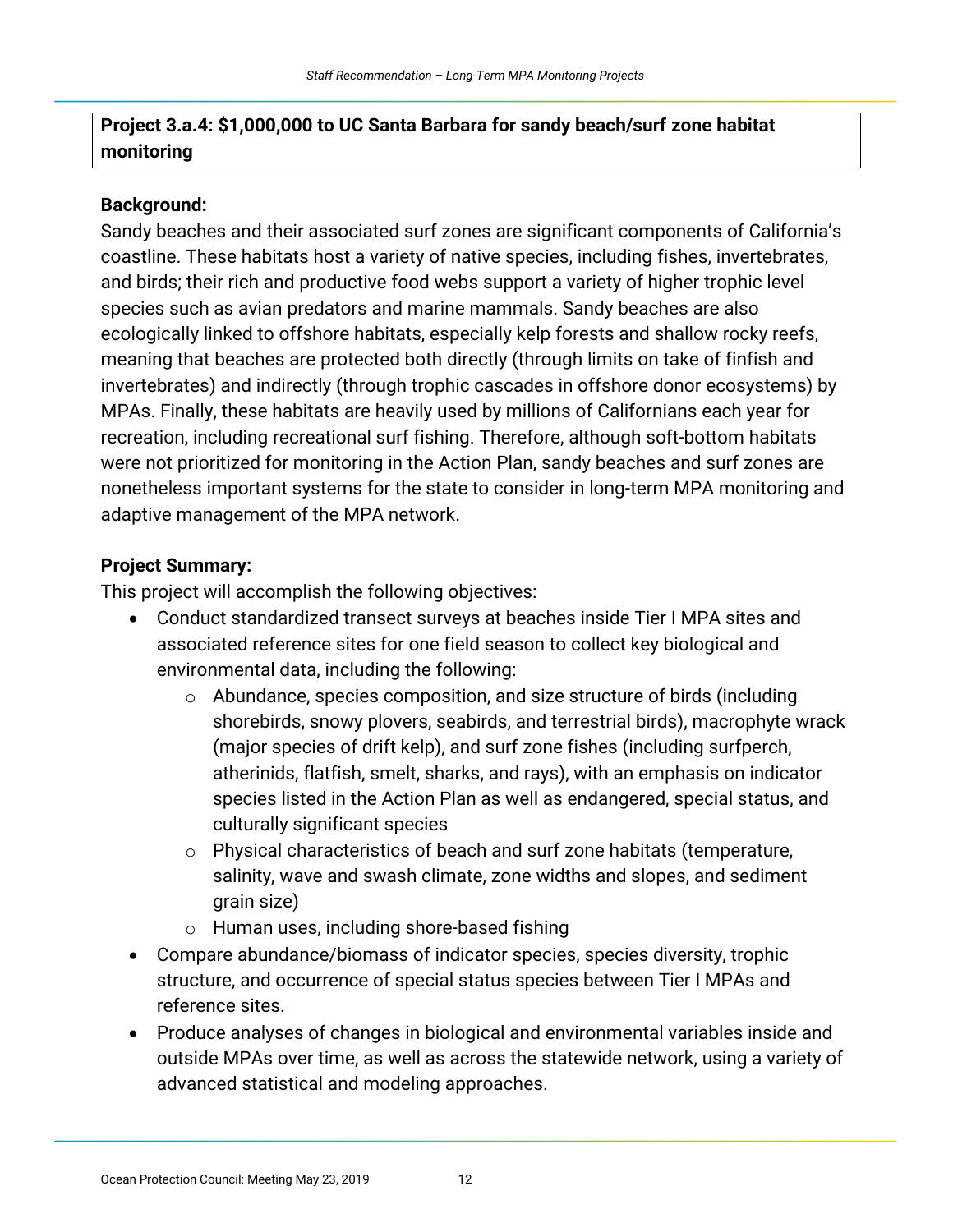• Assess changes in human use patterns as a result of MPA implementation.

### **About the Grantee:**

This project is a collaboration between UC Santa Barbara (lead institution), the Greater Farallones Association Beach Watch Group, Humboldt State University, Point Blue Conservation Science, and San Jose State University. This research team includes 13 highly qualified PIs and affiliated researchers who have extensive experience leading active field research programs focused on sandy beach and surf zone habitats, as well as prior experience with MPA baseline monitoring in these systems.

### **Project 3.a.5: \$900,000 to Ecotrust for establishment of a statewide socioeconomic monitoring program for consumptive human uses**

### **Background:**

 impacts. This project will establish a scalable and replicable monitoring program for two Humans are a key component of California's ocean and coastal ecosystems, and fishing communities have voiced concern about socioeconomic and recreational impacts related to the establishment of California's MPA network. Socioeconomic monitoring, in particular the collection of data that provides a comprehensive understanding of changes in fishing patterns over space and time, will help ensure that MPAs maximize their ecological, economic, and sociocultural benefits while minimizing potentially negative socioeconomic consumptive human uses: commercial fisheries and commercial passenger fishing vessel (CPFV or "party boat") fisheries. Such a program is a key need for the state. Furthermore, this project also has the potential to inform fisheries management, federal offshore renewable energy siting processes, and other overlapping initiatives in California.

### **Project Summary:**

This project will accomplish the following objectives:

- Conduct focus groups with commercial fishermen in each of California's major ports to obtain qualitative information on direct and indirect socioeconomic consequences of MPA establishment.
- CPFV logbooks from 1992-2018) to quantitatively assess effects of MPA establishment on fishing communities. Examples of potentially detectable effects • Conduct integrated analyses using Ecotrust and CDFW data (commercial landings, include:
	- $\circ$  Changes in landings, revenue, participation rates, etc.
	- $\circ$  Changes in spatial distribution of fishing, especially displacement of fishing effort
	- $\circ$  Loss of revenue and broader economic changes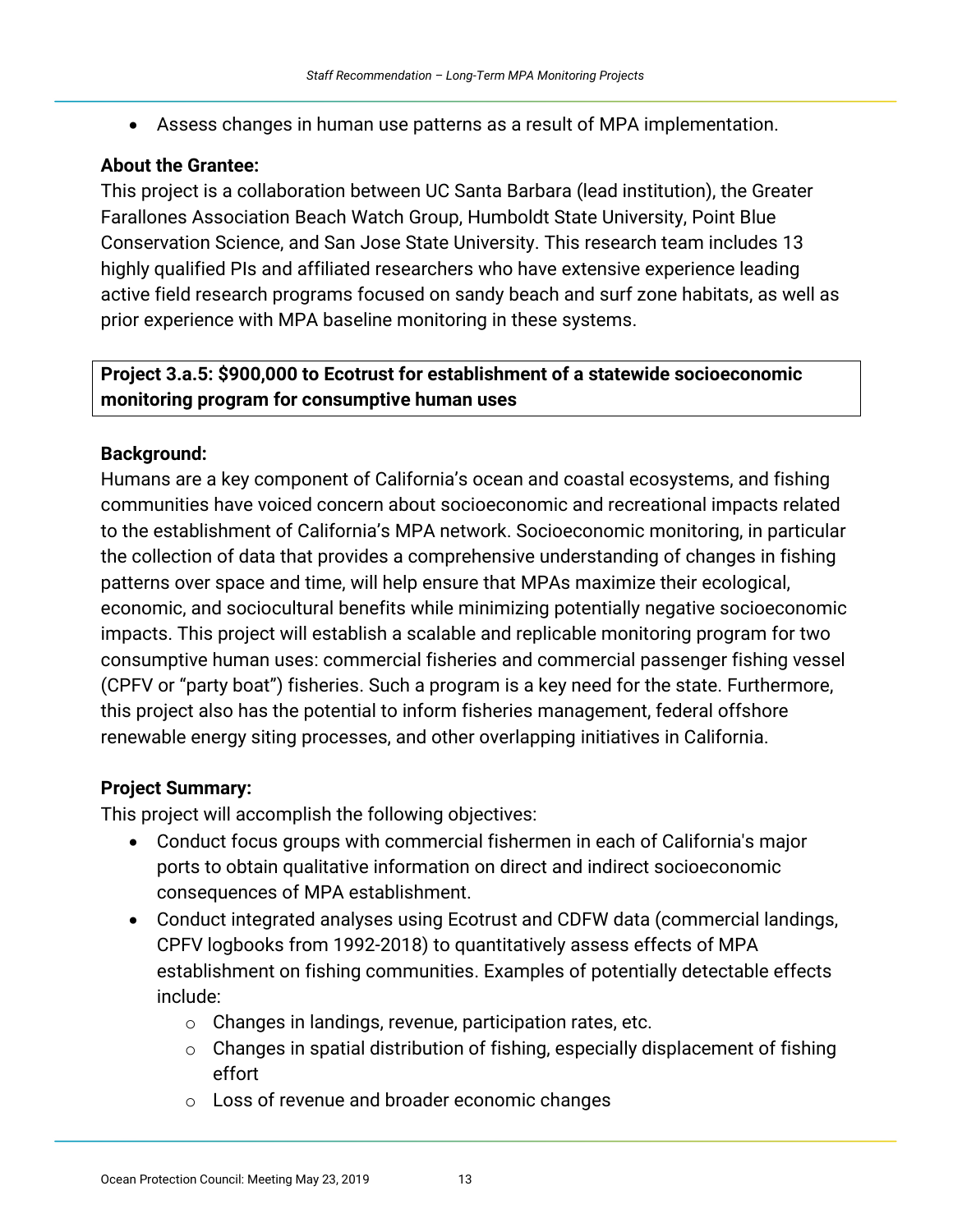- $\circ$  Effects of additional spatial fishing regulations
- $\circ$  Loss of port infrastructure
- • Communicate and collaborate with commercial and CPFV fishermen at the initiation of the project, during port-level engagement efforts, and at the closing of the project.
- Recommend key metrics and methods for monitoring the socioeconomic health of commercial and CPFV fisheries into the future.

#### **About the Grantee:**

Since 1991, Ecotrust has partnered with local communities from California to Alaska to provide ecological and economic assessments of fisheries policy and marine conservation. Ecotrust works across a variety of sectors to advance social equity, economic opportunity, and environmental well-being. This project also involves multiple independent co-PIs, including a human geographer and marine spatial planning consultant, who have worked with Ecotrust in the past on coastal and marine management projects. Individuals form this integrative team have been deeply involved in the design, implementation, and management of California's MPA network for the past 10 years, including the socioeconomic component of baseline MPA monitoring.

## **California Collaborative Fisheries Research Program (CCFRP) Project 3.a.6: \$1,000,000 to San Jose State University for continuation of the statewide**

### **Background:**

CCRFP is a diverse partnership of volunteer fishermen, boat captains, scientists, nongovernmental organizations, and charter companies interested in promoting sustainable fisheries. Since the establishment of the MPA network, CCFRP has worked to develop a long-term coordinated, collaborative, and standardized statewide monitoring program that involves recreational anglers in hook-and-line surveys inside and outside MPAs. Incorporating an interdisciplinary approach, CCFRP has worked closely with state and federal partners since the program's creation in 2006. In the intervening 10+ years, CCFRP has produced reliable estimates of relative abundance, size frequency distributions, and fish movements across 16 MPAs and associated reference sites statewide; they have also generated highly useful long-term trends in catch and biomass for central coast fishes, published peer-reviewed papers in scientific literature, and deployed two socioeconomic surveys to assess angler perception of MPAs and compliance with MPA regulations. Their approach includes not only scientifically rigorous data collection and analysis, but also meaningful outreach and engagement with fishermen, scientists, resource managers, and the general public. The state should continue its investment in this novel and effective program.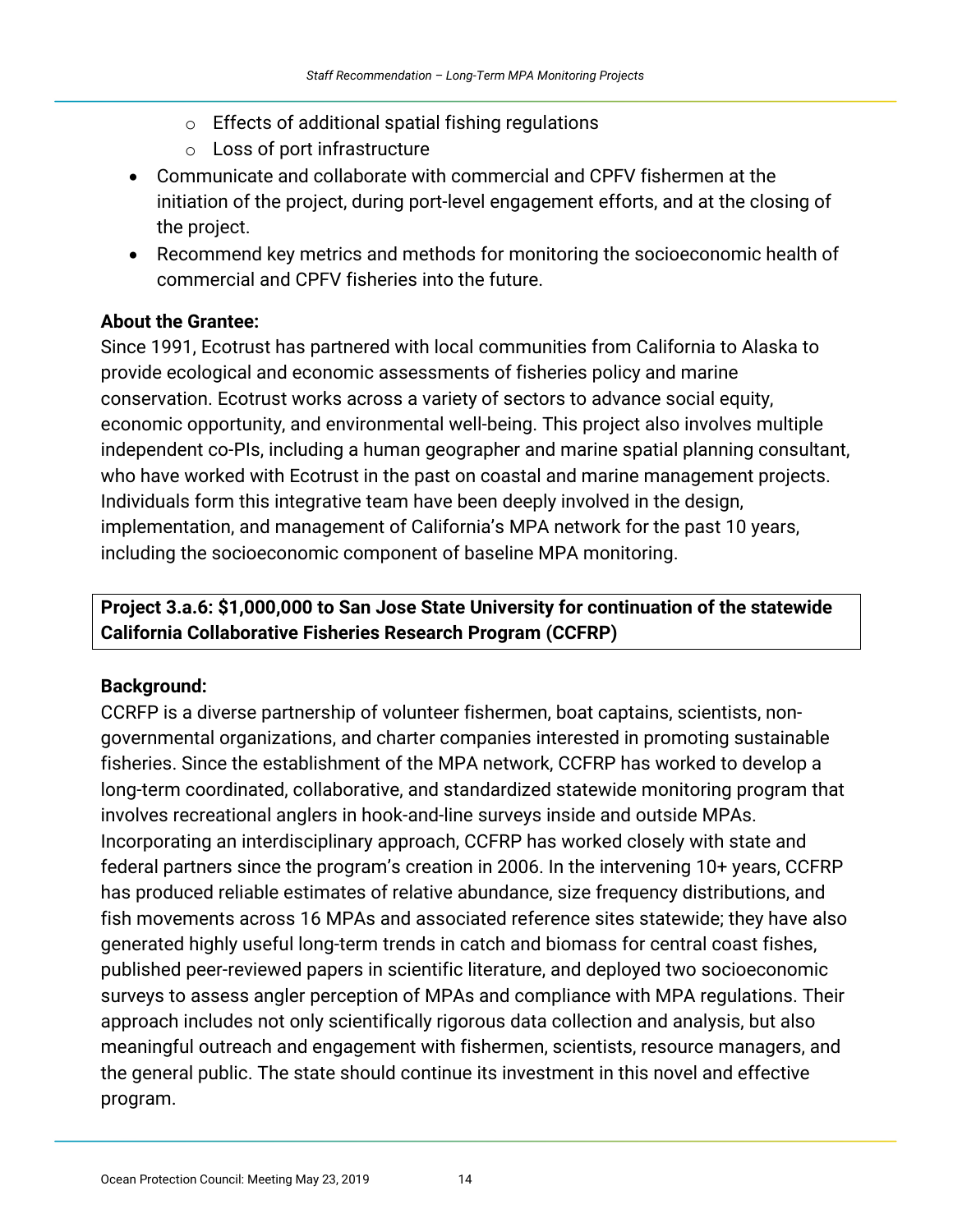#### **Project Summary:**

This project will accomplish the following objectives:

- Continue CCFRP trips and data collection in Tier I MPA sites statewide through 2020, and on the central coast through 2021, with a focus on monitoring fish abundance, size, biomass, diversity, species composition, and spillover.
- Conduct spatial and temporal analyses to evaluate MPA performance, including MPA-reference site comparisons of the following:
	- $\circ$  Abundance/biomass of indicator species
	- $\circ$  Species diversity
	- $\circ$  Trophic structure
	- $\circ$  Occurrence of special status species
- • Assess spillover, connectivity, and impact of environmental stressors.
- Assess level of compliance and attitude towards/perception of MPAs in recreational fishing community.

Continue community outreach & education with a focus on the recreational fishing community.

### **About the Grantee:**

CCFRP, based at Moss Landing Marine Laboratories (San Jose State University), is a collaborative effort among researchers from six California universities, the captains and crew of 27 commercial passenger fishing vessels, and more than 1,200 volunteer anglers spanning the entire California coast. CCFRP PIs have extensive experience with California's MPA network and monitoring priorities, familiarity with existing data streams, rigorous theoretical grounding in quantitative approaches for MPA evaluation, and proven success in building broad, collaborative partnerships.

**Project 3.a.7: \$500,000 to the Monterey Bay Aquarium Research Institute/Central and Northern California Ocean Observing Systems for the integration of oceanographic data into MPA monitoring** 

#### **Background:**

California's ocean and coast face a variety of environmental stressors that vary considerably over time and space. This presents a challenge to resource managers tasked with evaluating MPA effectiveness – namely, how can managers separate the ecological consequences of removing or reducing fishing pressure inside an MPA from other factors such as increased sea surface temperatures, regularly occurring minima in pH and dissolved oxygen, variation in delivery of nutrients for primary production, and climate-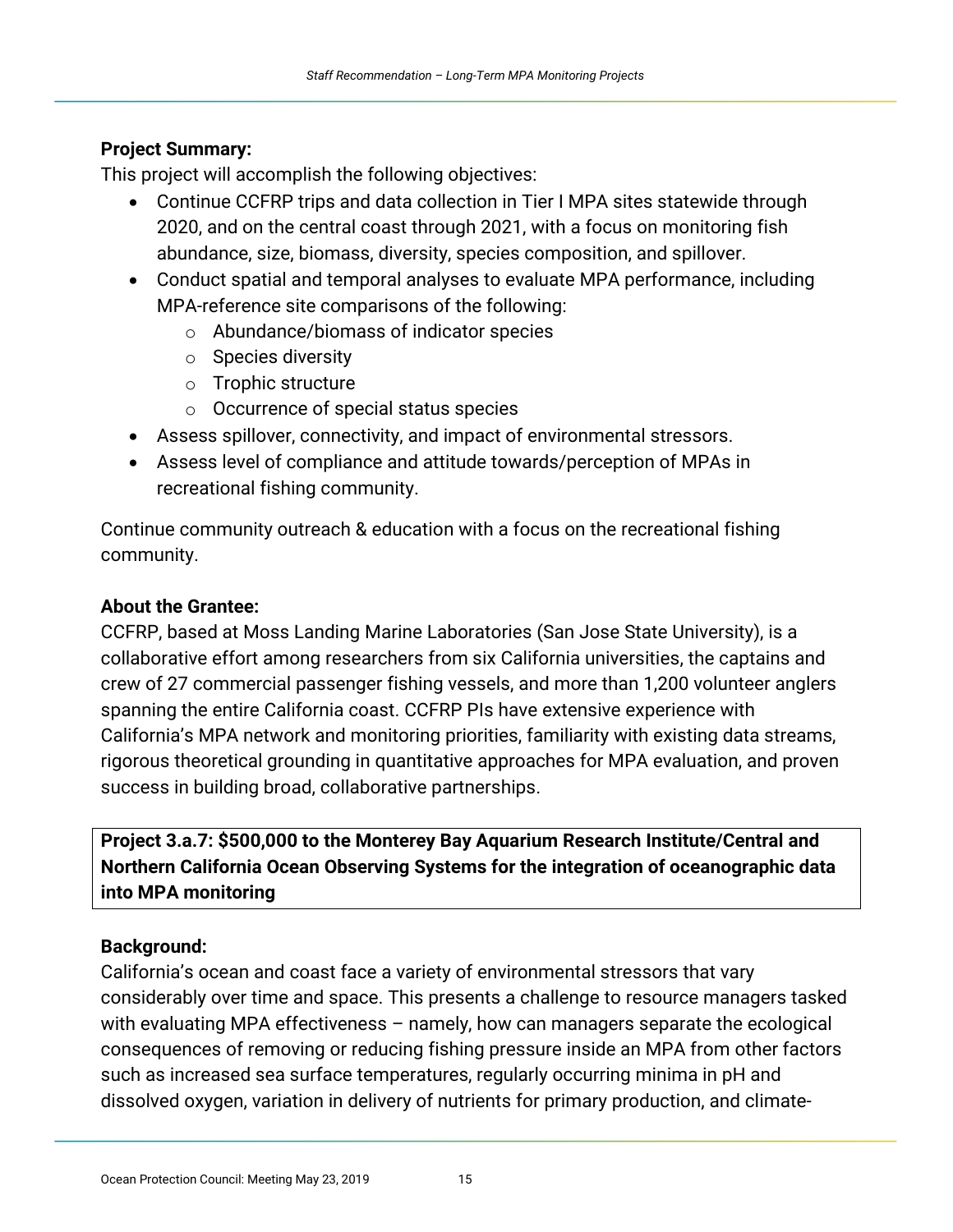project aims to address that question for the first time in California by integrating data related ecological phenomena such as harmful algal blooms and marine disease? This from various investigators, locations, habitats, and methods to produce robust assessments of change in key environmental indicators at a variety of scales. These assessments will help to place long-term MPA monitoring in the broader context of changing ocean conditions, a key need for the state.

#### **Project Summary:**

This project will accomplish the following objectives:

- Use satellite data and other ocean observing system assets to develop regularly updating data products (both large and fine scale), quantifying relationships between large-scale oceanographic phenomena and conditions at Tier I MPA sites statewide.
- Work with PIs conducting long-term MPA monitoring projects to integrate in situ data (e.g. temperature, pH) into data products referenced above.
- Integrate existing ecological models and in situ data into a multivariate description of regional ecosystem health.
- Create quantitative, indicator-based assessments of environmental health and water quality at Tier I MPAs, which can be used by managers statewide.

#### **About the Grantee:**

U.S. Integrated Ocean Observing Systems (IOOS) is a national-regional partnership working to provide new tools and forecasts to improve safety, enhance the economy, and protect the environment. IOOS coordinates ocean observing interests of 17 federal agencies and is managed by the National Oceanic and Atmospheric Administration. Two of its 11 regional associations are located in California: the Central and Northern California Ocean Observing System (CeNCOOS), housed at the Monterey Bay Aquarium Research Institute, and the Southern California Coastal Ocean Observing System (SCCOOS). CeNCOOS and

 represent an unparalleled array of assets that have long been envisioned as a key partner SCOOS have developed a variety of tools aimed at creating unified quantitative and qualitative frameworks for marine resource management, including dynamic ocean models, high resolution measurements of surface currents, high-frequency radar systems, and in situ measurements from gliders, moorings, and shore stations. These tools in California's collaborative approach to MPA management. CeNCOOS will lead this project in collaboration with SCOOS and other key agencies/organizations.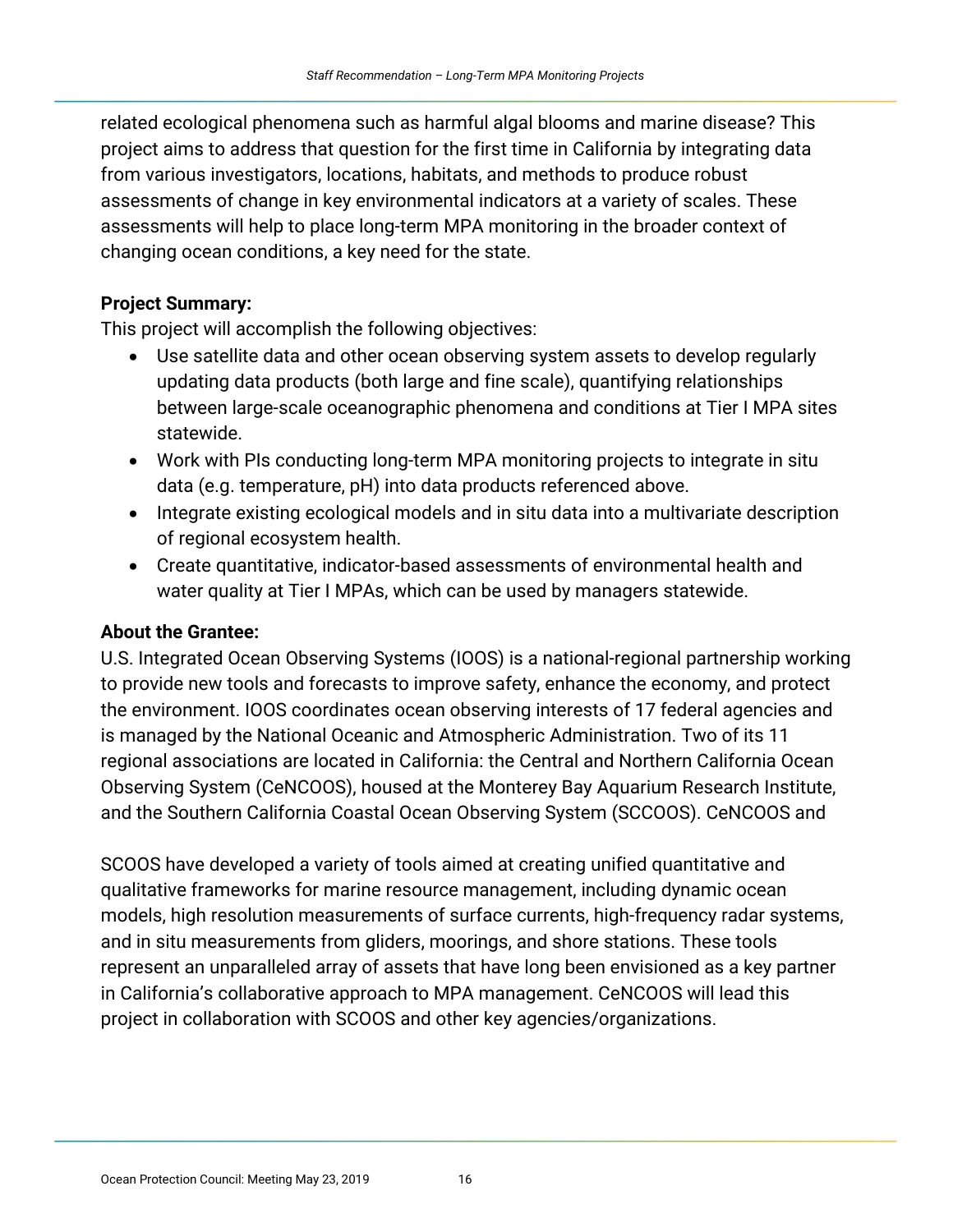#### **PROJECT FINANCING:**

 to \$9,500,000 to the grantees listed above to conduct the projects summarized above. Staff recommends that the Ocean Protection Council (OPC) authorize encumbrance of up

| <b>Ocean Protection Council</b>                                                                                                                                | \$9,500,000 |
|----------------------------------------------------------------------------------------------------------------------------------------------------------------|-------------|
| UC Santa Cruz - rocky intertidal habitat monitoring                                                                                                            | \$1,100,000 |
| UC Santa Cruz - kelp forest/shallow rocky reef habitat<br>monitoring                                                                                           | \$2,600,000 |
| San Jose State University – deep rocky reef habitat<br>monitoring                                                                                              | \$2,400,000 |
| UC Santa Barbara - sandy beach/surf zone habitat<br>monitoring                                                                                                 | \$1,000,000 |
| Ecotrust - establishment of a statewide socioeconomic<br>monitoring program for consumptive human uses                                                         | \$900,000   |
| San Jose State University - continuation of the statewide<br>California Collaborative Fisheries Research Program                                               | \$1,000,000 |
| Monterey Bay Aquarium Research Institute/Central and<br>Northern California Ocean Observing Systems - integration<br>of oceanographic data into MPA monitoring | \$500,000   |
| <b>TOTAL</b>                                                                                                                                                   | \$9,500,000 |

Funding for these projects aggregates funds from four sources designated to support MPA Monitoring: 1) \$304,685 from the FY 17/18 General Fund appropriation; 2) \$2.5 million from the FY 18/19 General Fund appropriation; 3) \$2,613,875 from Proposition 84 funds; and 4) \$4,561,627 from Once-Through Cooling (OTC) Interim Mitigation Funds. **OPC authorized the use of these funds at its July 25, 2018 meeting through a \$9,980,187 grant to California Sea Grant for the administration of long-term MPA monitoring subgrants, pending Council approval of selected projects. \$480,187 of this grant amount is supporting Sea Grant's administrative costs. The remaining \$9,500,000 is being considered for disbursement to sub-grantees at this Council meeting.** 

**General Fund Appropriation.** As directed by the Leadership Team Work Plan, OPC staff has been leading discussions with CDFW and partners statewide to implement a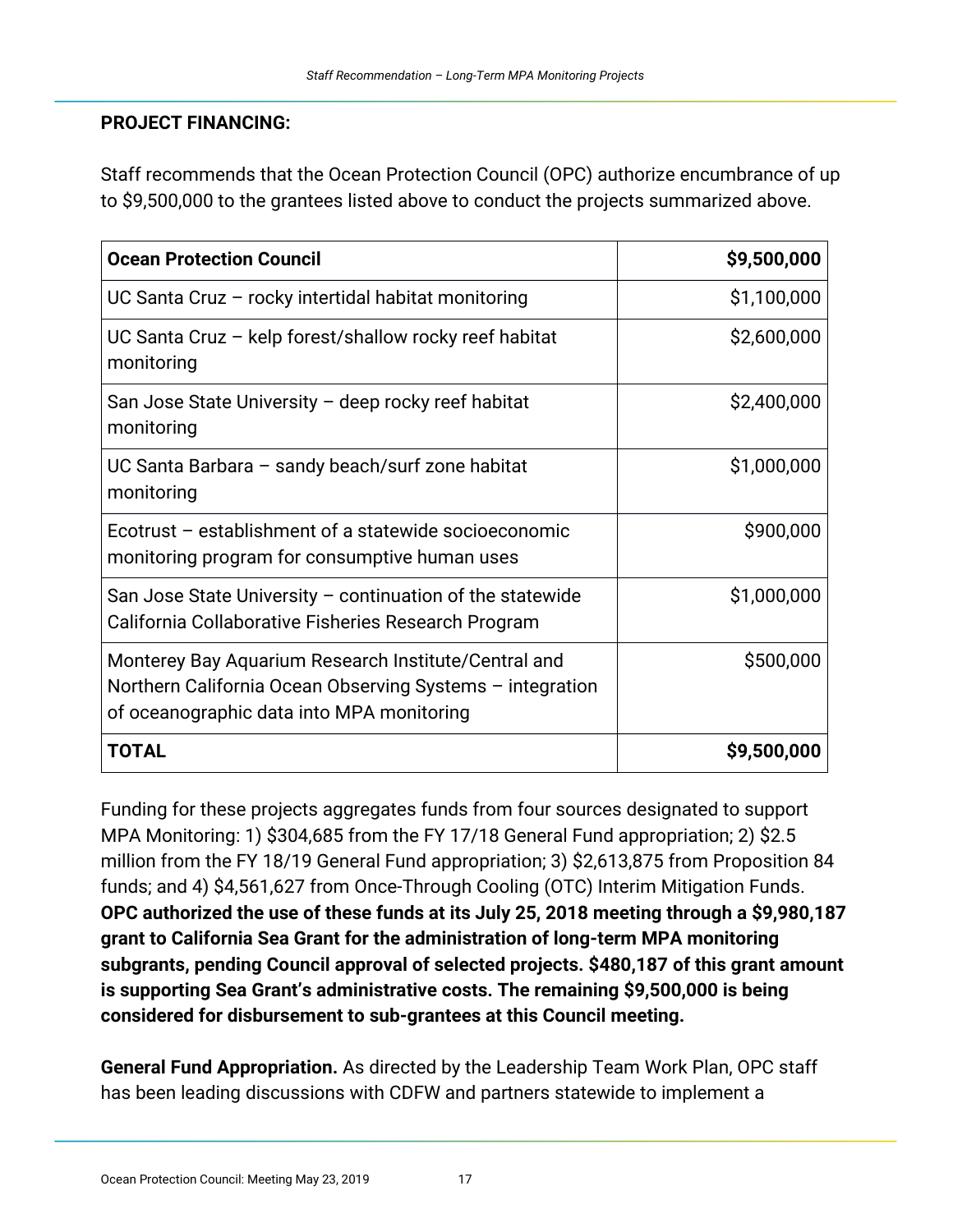partnership-based monitoring program that assesses MPA network performance and informs multiple mandates. In 2015, the Legislature allocated a \$2.5 million annual General Fund appropriation to the Secretary for Natural Resources to support the MPA Monitoring Program. Through a collaborative process between the Leadership Team and the Secretary, the initial spending of this appropriation to support MPA monitoring was approved by the Secretary in early 2016. The spending focused on: maintaining required scientific tools to conduct monitoring and increasing scientific capacity within the state; continuing ongoing monitoring statewide in subtidal and intertidal habitats; and ensuring the completion of the first five-year management reviews for all regions. Since the initial spending in FY15/16, subsequent spending has focused on creating a long-term monitoring program for the state to ensure the state is well prepared for the 2022 mandated MPA Network Management Review. OPC has approved \$304,685 from the FY 17/18 General Fund appropriation and all \$2.5 million from the FY 18/19 General Fund appropriation to support long-term MPA monitoring.

 **Proposition 84 Funds.** On June 14, 2014, OPC authorized the disbursement of \$3 million for long-term monitoring of the Central Coast MPAs. \$2,613,875 of that original \$3 million was set aside to support the comprehensive statewide long-term monitoring effort that is being recommended here, rather than a year-by-year regionally focused monitoring effort that increases operational costs. OPC has approved bundling the remaining \$2,613,875 into a larger statewide monitoring approach facilitated by this project.

 monitoring required to evaluate the performance of the MPA Network. Because of this **OTC Interim Mitigation Funds.** At the November 1, 2017 OPC meeting, the Council received an update on the ongoing implementation of OPC's OTC Interim Mitigation Program (Mitigation Program). During the development of this Mitigation Program, OPC created a white paper outlining the nexus between the State's MPA Network and OTC impacts. Research to establish and quantify the expected ecological benefits of the MPA network is critical to understanding what additional mitigation projects may be required to offset for OTC impacts. Additionally, the recent OPC Science Advisory Team Working Group's OTC report identifies this type of research as being critical to achieve the goals of the OTC policy. MPAs can offset some negative ecological impacts caused by OTC and understanding the quantitative proportion of that offset requires the same type of alignment between long-term monitoring needs and research necessary to meet the OTC Policy (as prioritized in the Mitigation Program), OPC has approved \$4,561,627 of 2018/2019 OTC Mitigation Funds is requested to support this project.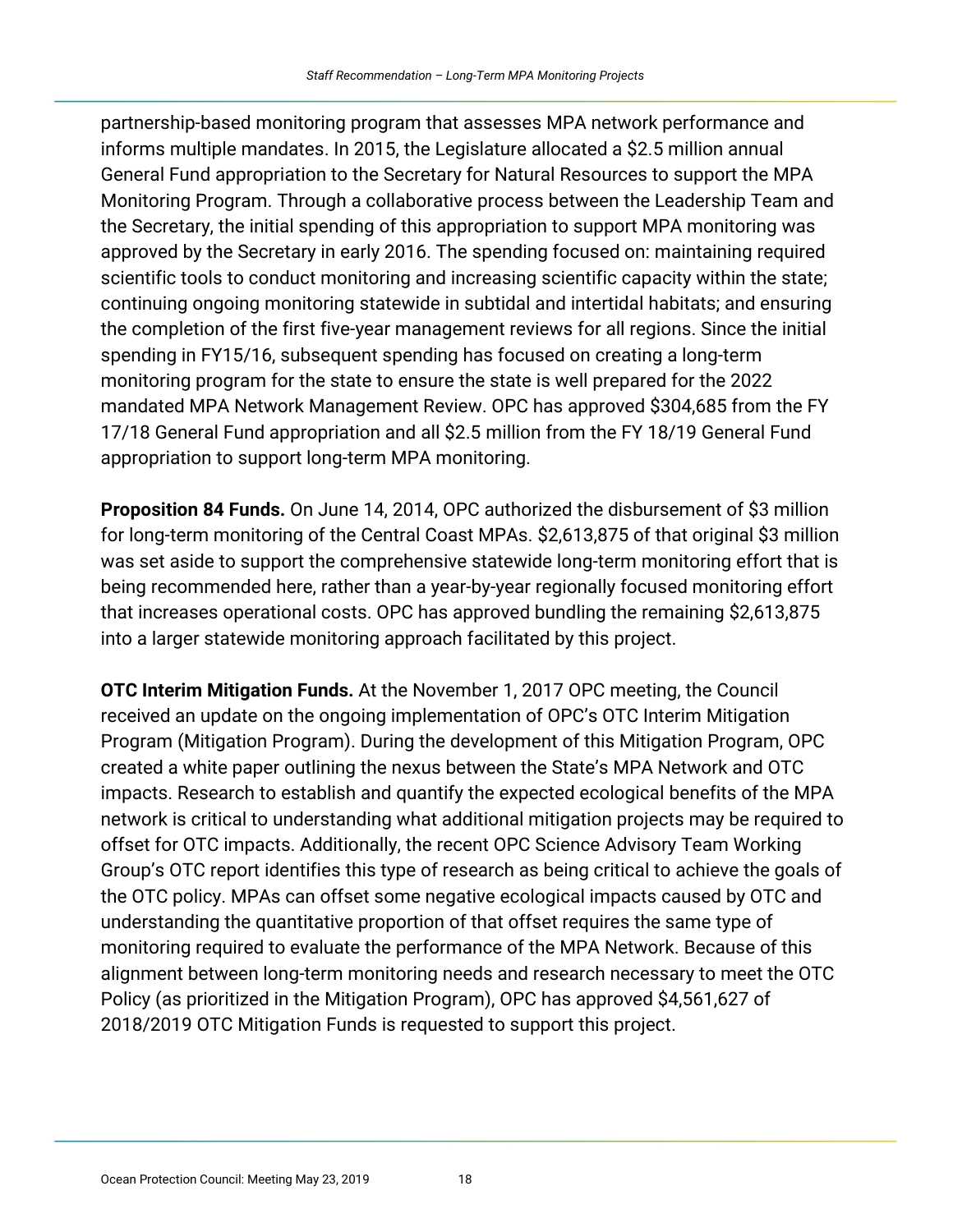### **CONSISTENCY WITH CALIFORNIA OCEAN PROTECTION ACT:**

The proposed project is consistent with the Ocean Protection Act, Division 26.5 of the Public Resources Code, because it is consistent with trust-fund allowable projects, defined in Public Resources Code Section 35650(b)(2) as projects which:

- Eliminate or reduce threats to coastal and ocean ecosystems, habitats, and species: *This project will help identify emerging threats from climate change and ensure existing protections are being effectively implemented.*
- • Foster sustainable fisheries: *Expected ecological benefits from MPA networks include benefits to fished populations.*
- • Improve coastal water quality: *This project will create water quality assessment tools to strengthen the nexus between water quality protection and MPA protection.*
- Allow for increased public access to, and enjoyment of, ocean and coastal resources, consistent with sustainable, long-term protection and conservation of those resources: *Increased understanding of the MPA network will help ensure continued access by the public.*
- Improve management, conservation, and protection of coastal waters and ocean ecosystems: *Information from this project will directly inform the adaptive management of the MPA network.*
- Provide monitoring and scientific data to improve state efforts to protect and conserve ocean resources: *This is a long-term monitoring project that will generate scientific data to directly inform adaptive management of the MPA network.*
- • Protect, conserve, and restore coastal waters and ocean ecosystems: *MPA networks globally, and early results from California's MPA network, have shown protection, conservation and restorations benefits for some species and habitats.*
- Provide funding for adaptive management, planning, coordination, monitoring, research, and other necessary activities to minimize the adverse impacts of climate change on California's ocean ecosystem: *Information from this project will directly inform the adaptive management of the MPA network as well as informing the understanding of climate change impacts.*

### **CONSISTENCY WITH THE OPC'S STRATEGIC PLAN:**

These projects implement Goal 8.1: Support effective implementation of MPAs consistent with the Marine Life Protection Act (MLPA) through strategic partnerships and Goal 8.2: Coordinate MLPA implementation with other ocean management agencies to improve management effectiveness.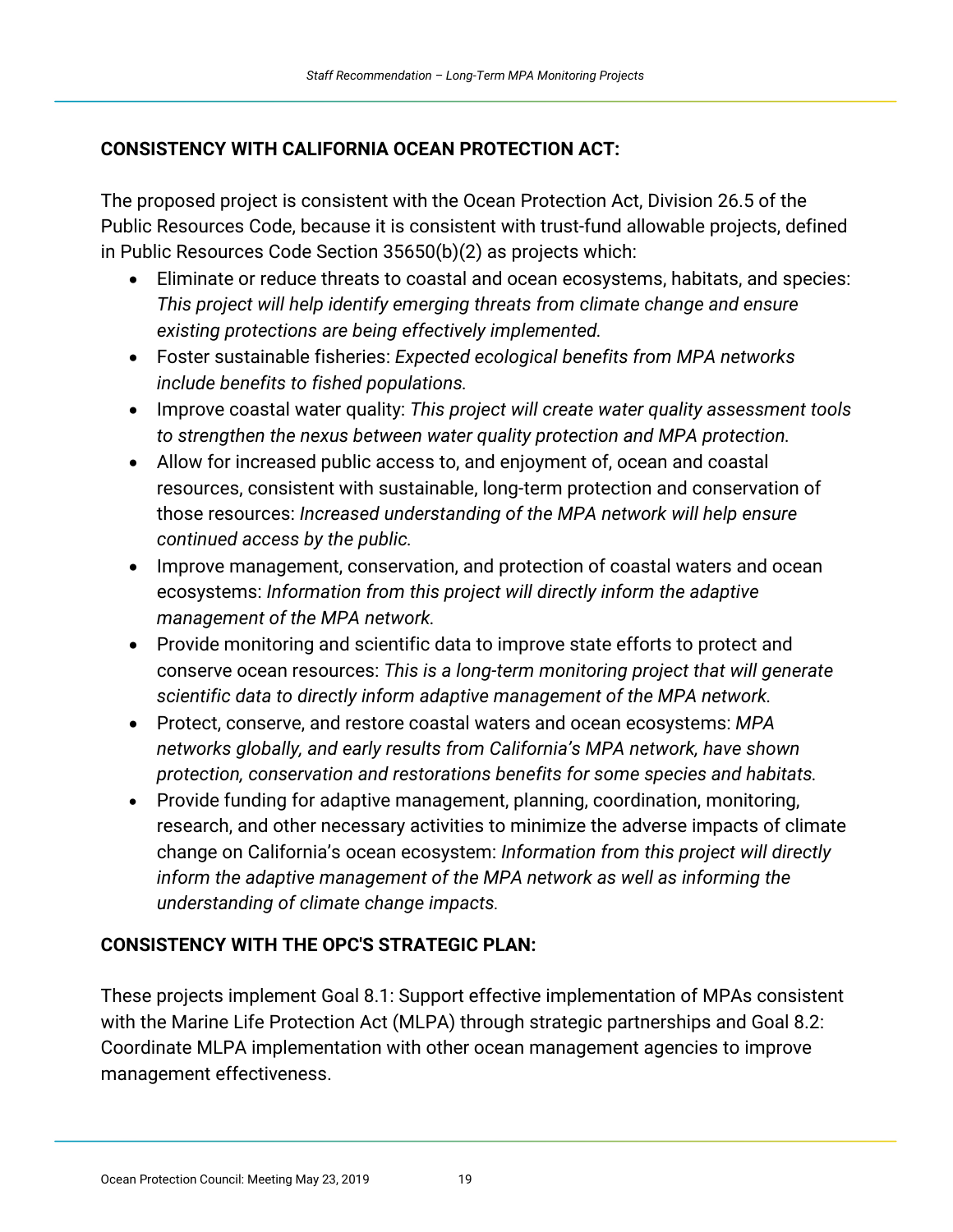# **CONSISTENCY WITH PROPOSITION 84 (The Safe Drinking Water, Water Quality and Supply, Flood Control, River and Coastal Protection Bond Act of 2006; Public Resources Code §75060(g)**

The Safe Drinking Water, Water Quality and Supply, Flood Control, River and Coastal Protection Bond Act of 2006 (Proposition 84) provides funding for the protection of beaches, bays, and coastal waters. This project will provide coastal managers and planners with scientific information necessary to properly and effectively protect the coast and adaptively manage the state's MPA network, consistent with the objectives of Proposition 84.

### **CONSISTENCY WITH THE OPC'S GRANT PROGRAM FUNDING GUIDELINES:**

The proposed project is consistent with the OPC's interim Grant Program Funding Guidelines for Proposition 84 funds, in the following respects:

Required Criteria

- 1. Directly relate to the ocean, coast, associated estuaries, or coastal-draining watersheds: *This project directly relates to the ocean and coast because it will provide data informing evaluation of the performance of the state's MPA network at meeting the goals of the Marine Life Protection Act.*
- 2. Support of the public: *See Exhibit A.*
- *3.* Greater-than-local interest: *This project is statewide.*

# Additional Criteria

- 4. Improvements to management approaches or techniques: *The proposed work will improve management approaches or techniques by providing the most current, best available science to inform adaptive management of the state's MPA network.*
- 5. Resolution of more than one issue: *The MPA network spans the entire coast and data collected as part of this project will directly inform not only the MPA Management Program but also contribute to sustainable fisheries and climate change adaptation management.*
- 6. Leverage: *In-kind support from grantees and state agencies will be part of this project. This project also builds on previous OPC investments in MPA monitoring and management.*
- 7. Timeliness or Urgency: *The required 2022 management review requires both additional data and analyses that will take multiple years to provide insight into MPA network performance.*